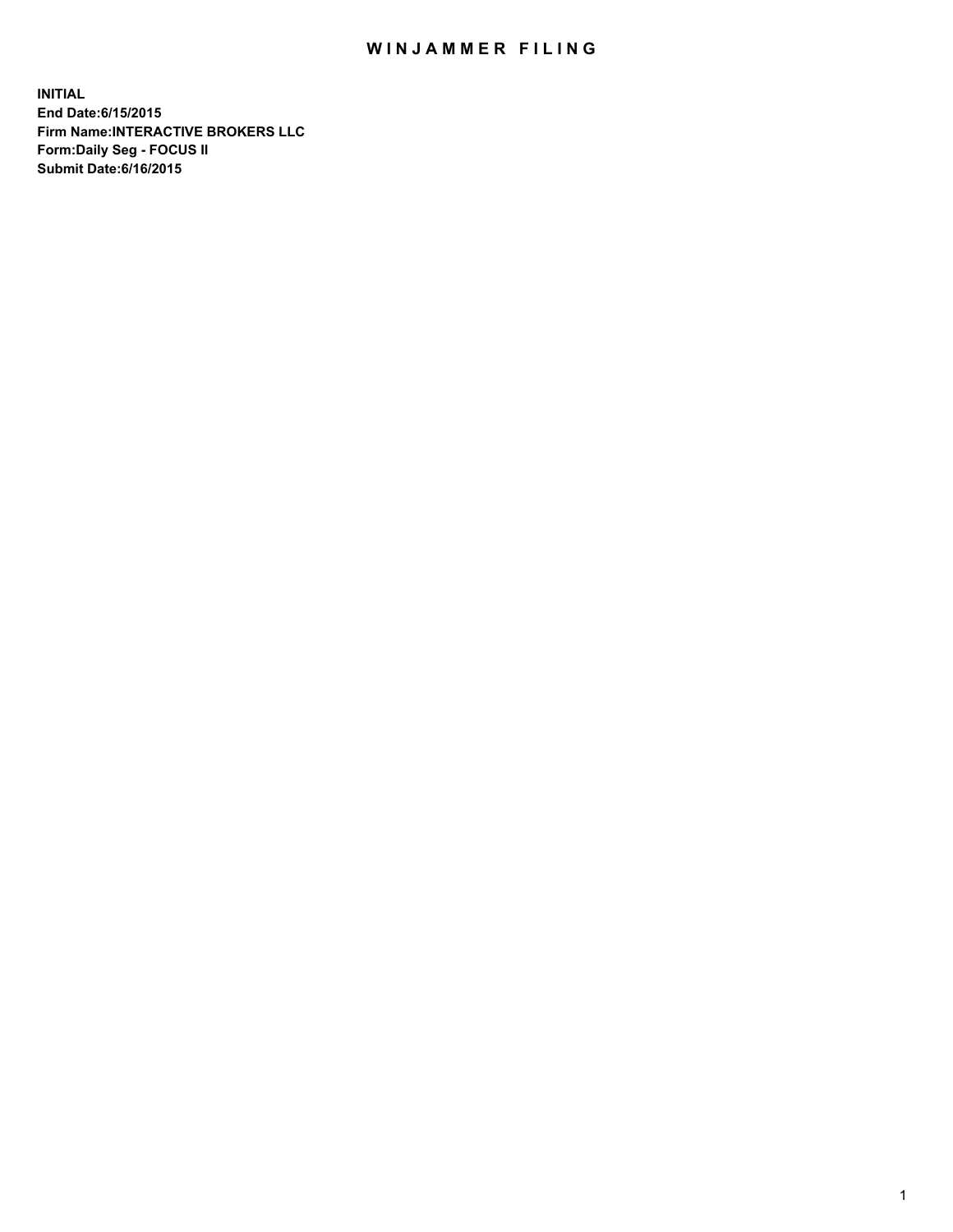## **INITIAL End Date:6/15/2015 Firm Name:INTERACTIVE BROKERS LLC Form:Daily Seg - FOCUS II Submit Date:6/16/2015 Daily Segregation - Cover Page**

| Name of Company<br><b>Contact Name</b><br><b>Contact Phone Number</b><br><b>Contact Email Address</b>    | <b>INTERACTIVE BROKERS LLC</b><br><b>Michael Ellman</b><br>203-422-8926<br>mellman@interactivebrokers.co<br>$m$ |
|----------------------------------------------------------------------------------------------------------|-----------------------------------------------------------------------------------------------------------------|
| FCM's Customer Segregated Funds Residual Interest Target (choose one):<br>a. Minimum dollar amount: ; or | $\overline{\mathbf{0}}$                                                                                         |
| b. Minimum percentage of customer segregated funds required:% ; or                                       | 0                                                                                                               |
| c. Dollar amount range between: and; or                                                                  | 155,000,000 245,000,000                                                                                         |
| d. Percentage range of customer segregated funds required between:% and%.                                | 0 <sub>0</sub>                                                                                                  |
| FCM's Customer Secured Amount Funds Residual Interest Target (choose one):                               |                                                                                                                 |
| a. Minimum dollar amount: ; or                                                                           | $\overline{\mathbf{0}}$                                                                                         |
| b. Minimum percentage of customer secured funds required:% ; or                                          | 0                                                                                                               |
| c. Dollar amount range between: and; or                                                                  | 80,000,000 120,000,000                                                                                          |
| d. Percentage range of customer secured funds required between:% and%.                                   | 0 <sub>0</sub>                                                                                                  |
| FCM's Cleared Swaps Customer Collateral Residual Interest Target (choose one):                           |                                                                                                                 |
| a. Minimum dollar amount: ; or                                                                           | $\overline{\mathbf{0}}$                                                                                         |
| b. Minimum percentage of cleared swaps customer collateral required:% ; or                               | $\overline{\mathbf{0}}$                                                                                         |
| c. Dollar amount range between: and; or                                                                  | 0 <sub>0</sub>                                                                                                  |
| d. Percentage range of cleared swaps customer collateral required between:% and%.                        | 0 <sub>0</sub>                                                                                                  |
| Current ANC:on                                                                                           | 2,507,256,745 15-JUN-2015                                                                                       |
| <b>Broker Dealer Minimum</b>                                                                             | 309,459,257                                                                                                     |
| Debit/Deficit - CustomersCurrent AmountGross Amount                                                      |                                                                                                                 |
| Domestic Debit/Deficit                                                                                   | 71,055                                                                                                          |
| Foreign Debit/Deficit                                                                                    | 321,3820                                                                                                        |
| Debit/Deficit - Non CustomersCurrent AmountGross Amount                                                  |                                                                                                                 |
| Domestic Debit/Deficit                                                                                   | 0 <sub>0</sub>                                                                                                  |
| Foreign Debit/Deficit                                                                                    | 0 <sub>0</sub>                                                                                                  |
| Proprietary Profit/Loss                                                                                  |                                                                                                                 |
| Domestic Profit/Loss                                                                                     | $\overline{\mathbf{0}}$                                                                                         |
| Foreign Profit/Loss                                                                                      | $\underline{\mathbf{0}}$                                                                                        |
| Proprietary Open Trade Equity                                                                            |                                                                                                                 |
| Domestic OTE                                                                                             | <u>0</u>                                                                                                        |
| Foreign OTE                                                                                              | <u>0</u>                                                                                                        |
| <b>SPAN</b><br><b>Customer SPAN Calculation</b>                                                          |                                                                                                                 |
| Non-Customer SPAN Calcualation                                                                           | 1,355,313,679                                                                                                   |
| Proprietary Capital Charges                                                                              | 26,095,387                                                                                                      |
| Minimum Dollar Amount Requirement                                                                        | <u>0</u><br>20,000,000 [7465]                                                                                   |
| Other NFA Dollar Amount Requirement                                                                      | 21,808,008 [7475]                                                                                               |
|                                                                                                          |                                                                                                                 |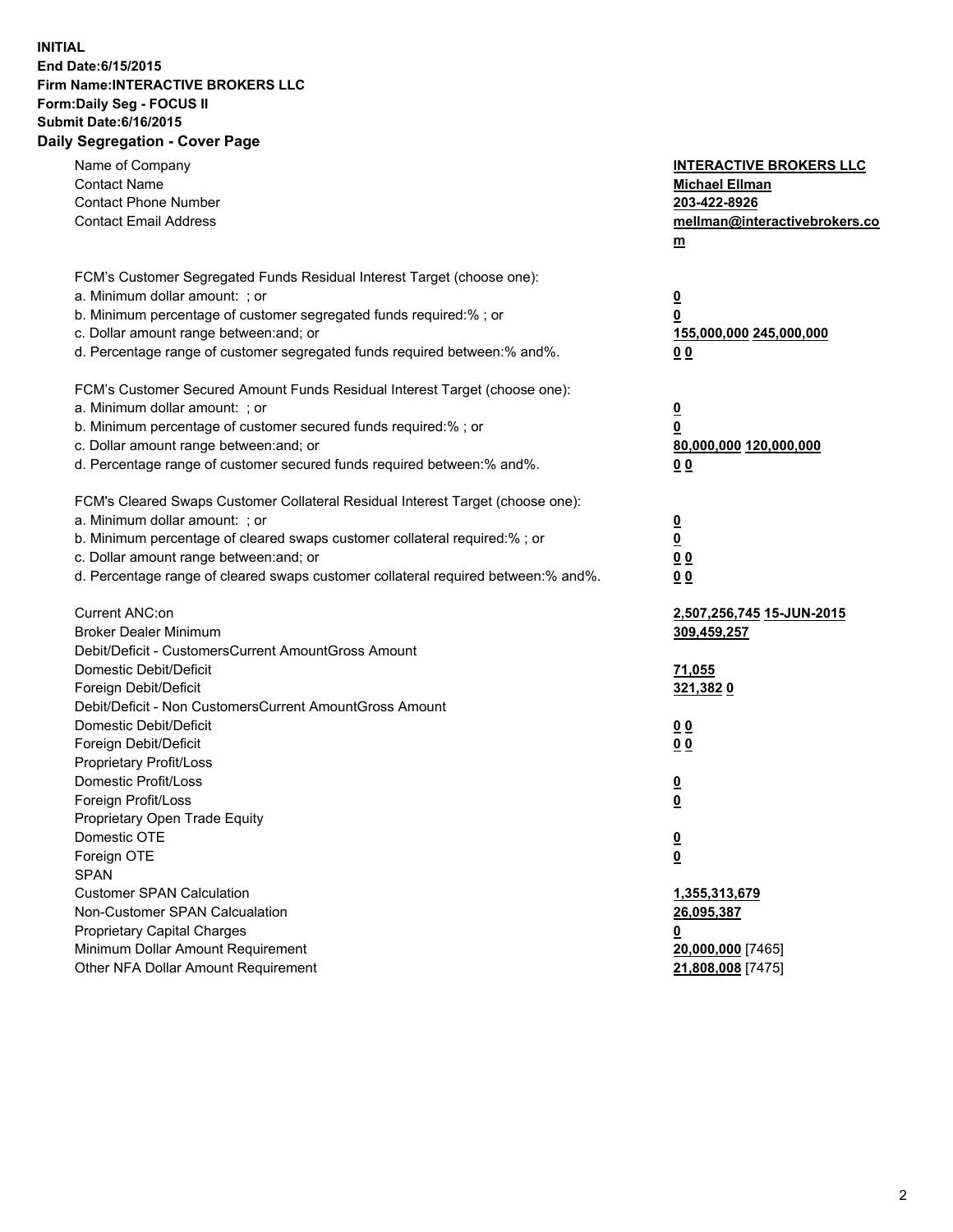## **INITIAL End Date:6/15/2015 Firm Name:INTERACTIVE BROKERS LLC Form:Daily Seg - FOCUS II Submit Date:6/16/2015 Daily Segregation - Secured Amounts**

|                | Daily Jegregation - Jeculed Aniounts                                                        |                                   |
|----------------|---------------------------------------------------------------------------------------------|-----------------------------------|
|                | Foreign Futures and Foreign Options Secured Amounts                                         |                                   |
|                | Amount required to be set aside pursuant to law, rule or regulation of a foreign            | $0$ [7305]                        |
|                | government or a rule of a self-regulatory organization authorized thereunder                |                                   |
| 1.             | Net ledger balance - Foreign Futures and Foreign Option Trading - All Customers             |                                   |
|                | A. Cash                                                                                     | 593,367,631 [7315]                |
|                | B. Securities (at market)                                                                   | $0$ [7317]                        |
| 2.             | Net unrealized profit (loss) in open futures contracts traded on a foreign board of trade   | -49,497,044 [7325]                |
| 3.             | Exchange traded options                                                                     |                                   |
|                | a. Market value of open option contracts purchased on a foreign board of trade              | 62,021 [7335]                     |
|                | b. Market value of open contracts granted (sold) on a foreign board of trade                | -52,945 [7337]                    |
| 4.             | Net equity (deficit) (add lines 1. 2. and 3.)                                               | 543,879,663 [7345]                |
| 5.             | Account liquidating to a deficit and account with a debit balances - gross amount           | 321,382 [7351]                    |
|                | Less: amount offset by customer owned securities                                            | 0 [7352] 321,382 [7354]           |
| 6.             | Amount required to be set aside as the secured amount - Net Liquidating Equity              | 544,201,045 [7355]                |
|                | Method (add lines 4 and 5)                                                                  |                                   |
| 7.             | Greater of amount required to be set aside pursuant to foreign jurisdiction (above) or line | 544,201,045 [7360]                |
|                | 6.                                                                                          |                                   |
|                | FUNDS DEPOSITED IN SEPARATE REGULATION 30.7 ACCOUNTS                                        |                                   |
| $\mathbf{1}$ . | Cash in banks                                                                               |                                   |
|                | A. Banks located in the United States                                                       | $0$ [7500]                        |
|                | B. Other banks qualified under Regulation 30.7                                              | 0 [7520] 0 [7530]                 |
| 2.             | Securities                                                                                  |                                   |
|                | A. In safekeeping with banks located in the United States                                   | 520,027,996 [7540]                |
|                | B. In safekeeping with other banks qualified under Regulation 30.7                          | 0 [7560] 520,027,996 [7570]       |
| 3.             | Equities with registered futures commission merchants                                       |                                   |
|                | A. Cash                                                                                     | $0$ [7580]                        |
|                | <b>B.</b> Securities                                                                        | $0$ [7590]                        |
|                | C. Unrealized gain (loss) on open futures contracts                                         | $0$ [7600]                        |
|                | D. Value of long option contracts                                                           | $0$ [7610]                        |
|                | E. Value of short option contracts                                                          | 0 [7615] 0 [7620]                 |
| 4.             | Amounts held by clearing organizations of foreign boards of trade                           |                                   |
|                | A. Cash                                                                                     | $0$ [7640]                        |
|                | <b>B.</b> Securities                                                                        | $0$ [7650]                        |
|                | C. Amount due to (from) clearing organization - daily variation                             | $0$ [7660]                        |
|                | D. Value of long option contracts                                                           | $0$ [7670]                        |
|                | E. Value of short option contracts                                                          | 0 [7675] 0 [7680]                 |
| 5.             | Amounts held by members of foreign boards of trade                                          |                                   |
|                | A. Cash                                                                                     | 167,918,384 [7700]                |
|                | <b>B.</b> Securities                                                                        | $0$ [7710]                        |
|                | C. Unrealized gain (loss) on open futures contracts                                         | -28,364,851 [7720]                |
|                | D. Value of long option contracts                                                           | 62,028 [7730]                     |
|                | E. Value of short option contracts                                                          | -52,945 [7735] 139,562,616 [7740] |
| 6.             | Amounts with other depositories designated by a foreign board of trade                      | $0$ [7760]                        |
| 7.             | Segregated funds on hand                                                                    | $0$ [7765]                        |
| 8.             | Total funds in separate section 30.7 accounts                                               | 659,590,612 [7770]                |
| 9.             | Excess (deficiency) Set Aside for Secured Amount (subtract line 7 Secured Statement         | 115,389,567 [7380]                |
|                | Page 1 from Line 8)                                                                         |                                   |
| 10.            | Management Target Amount for Excess funds in separate section 30.7 accounts                 | 80,000,000 [7780]                 |
| 11.            | Excess (deficiency) funds in separate 30.7 accounts over (under) Management Target          | 35,389,567 [7785]                 |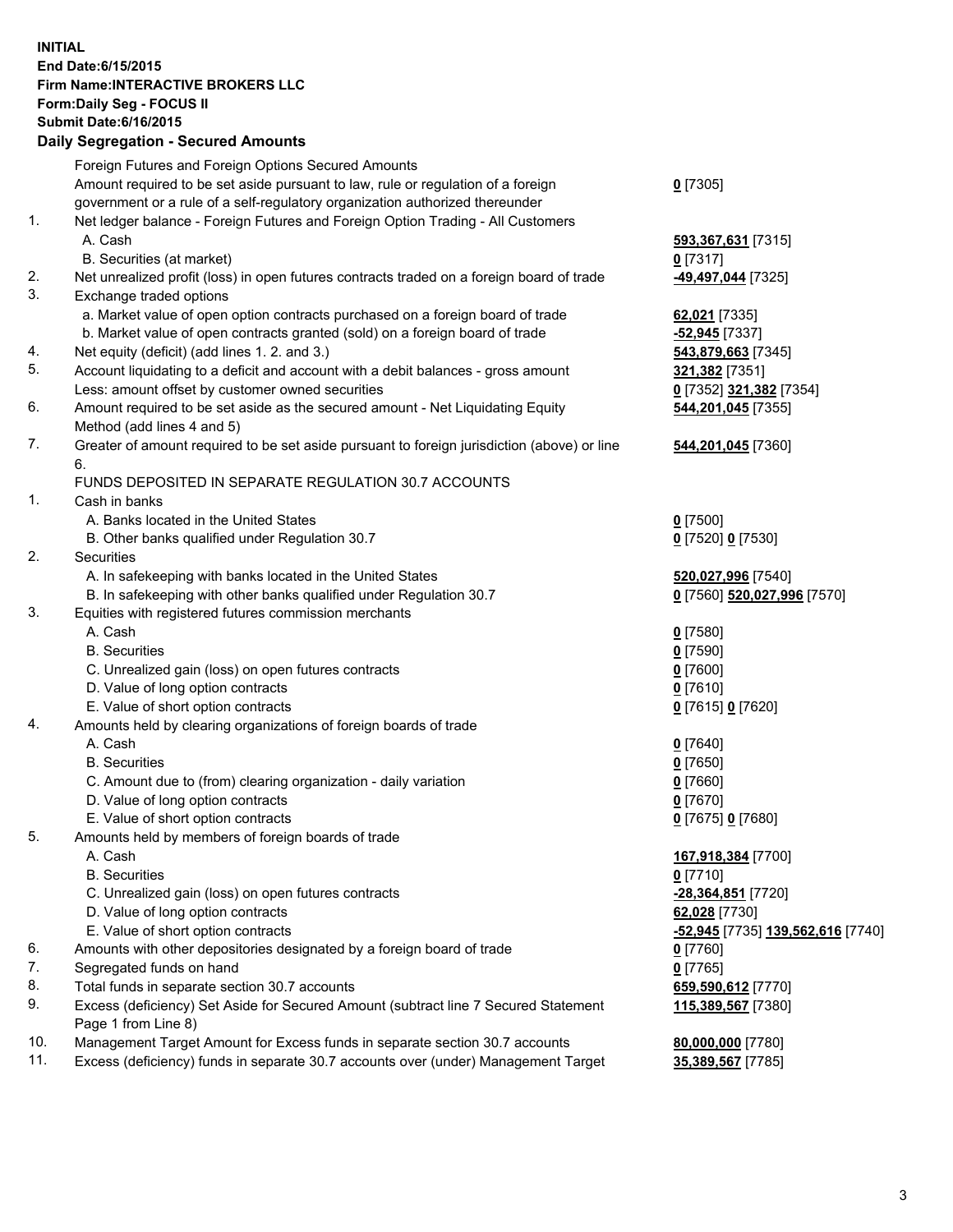**INITIAL End Date:6/15/2015 Firm Name:INTERACTIVE BROKERS LLC Form:Daily Seg - FOCUS II Submit Date:6/16/2015 Daily Segregation - Segregation Statement** SEGREGATION REQUIREMENTS(Section 4d(2) of the CEAct) 1. Net ledger balance A. Cash **2,576,002,938** [7010] B. Securities (at market) **0** [7020] 2. Net unrealized profit (loss) in open futures contracts traded on a contract market **-59,212,498** [7030] 3. Exchange traded options A. Add market value of open option contracts purchased on a contract market **131,031,976** [7032] B. Deduct market value of open option contracts granted (sold) on a contract market **-171,238,856** [7033] 4. Net equity (deficit) (add lines 1, 2 and 3) **2,476,583,560** [7040] 5. Accounts liquidating to a deficit and accounts with debit balances - gross amount **71,055** [7045] Less: amount offset by customer securities **0** [7047] **71,055** [7050] 6. Amount required to be segregated (add lines 4 and 5) **2,476,654,615** [7060] FUNDS IN SEGREGATED ACCOUNTS 7. Deposited in segregated funds bank accounts A. Cash **246,231,387** [7070] B. Securities representing investments of customers' funds (at market) **1,538,529,516** [7080] C. Securities held for particular customers or option customers in lieu of cash (at market) **0** [7090] 8. Margins on deposit with derivatives clearing organizations of contract markets A. Cash **12,806,669** [7100] B. Securities representing investments of customers' funds (at market) **112,066,344** [7110] C. Securities held for particular customers or option customers in lieu of cash (at market) **0** [7120] 9. Net settlement from (to) derivatives clearing organizations of contract markets **-3,240,520** [7130] 10. Exchange traded options A. Value of open long option contracts **2,545,896** [7132] B. Value of open short option contracts **-7,278,104** [7133] 11. Net equities with other FCMs A. Net liquidating equity **-24,328,813** [7140] B. Securities representing investments of customers' funds (at market) **842,632,423** [7160] C. Securities held for particular customers or option customers in lieu of cash (at market) **0** [7170] 12. Segregated funds on hand **0** [7150] 13. Total amount in segregation (add lines 7 through 12) **2,719,964,798** [7180] 14. Excess (deficiency) funds in segregation (subtract line 6 from line 13) **243,310,183** [7190] 15. Management Target Amount for Excess funds in segregation **155,000,000** [7194]

16. Excess (deficiency) funds in segregation over (under) Management Target Amount Excess

**88,310,183** [7198]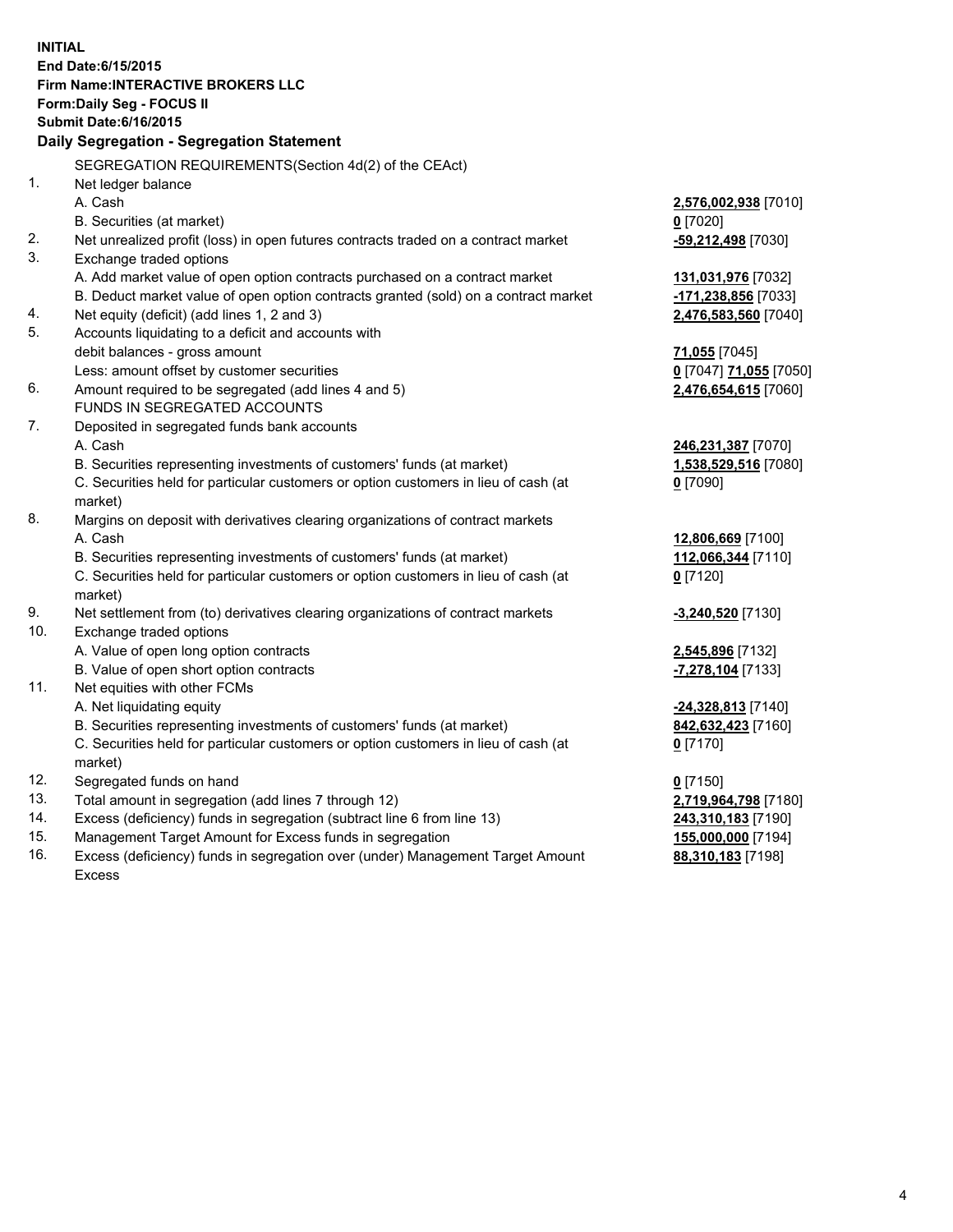## **INITIAL End Date:6/15/2015 Firm Name:INTERACTIVE BROKERS LLC Form:Daily Seg - FOCUS II Submit Date:6/16/2015 Daily Segregation - Supplemental**

| $\blacksquare$           | Total gross margin deficiencies - Segregated Funds Origin                              | 5,179,841 [9100] |
|--------------------------|----------------------------------------------------------------------------------------|------------------|
| $\blacksquare$           | Total gross margin deficiencies - Secured Funds Origin                                 | 3,886,162 [9101] |
| $\blacksquare$           | Total gross margin deficiencies - Cleared Swaps Customer Collateral Funds Origin       | $0$ [9102]       |
| $\sim$                   | Total gross margin deficiencies - Noncustomer and Proprietary Accounts Origin          | $0$ [9103]       |
| $\blacksquare$           | Total number of accounts contributing to total gross margin deficiencies - Segregated  | 104 [9104]       |
|                          | Funds Origin                                                                           |                  |
| $\blacksquare$           | Total number of accounts contributing to total gross margin deficiencies - Secured     | 111 [9105]       |
|                          | <b>Funds Origin</b>                                                                    |                  |
| $\overline{\phantom{a}}$ | Total number of accounts contributing to the total gross margin deficiencies - Cleared | $0$ [9106]       |
|                          | Swaps Customer Collateral Funds Origin                                                 |                  |
| $\blacksquare$           | Total number of accounts contributing to the total gross margin deficiencies -         | $0$ [9107]       |
|                          | Noncustomer and Proprietary Accounts Origin                                            |                  |
| $\blacksquare$           | Upload a copy of the firm's daily margin report the FCM uses to issue margin calls     |                  |
|                          | which corresponds with the reporting date.                                             |                  |

20150615 Commodity Margin Deficiency Report Upload.xlsx